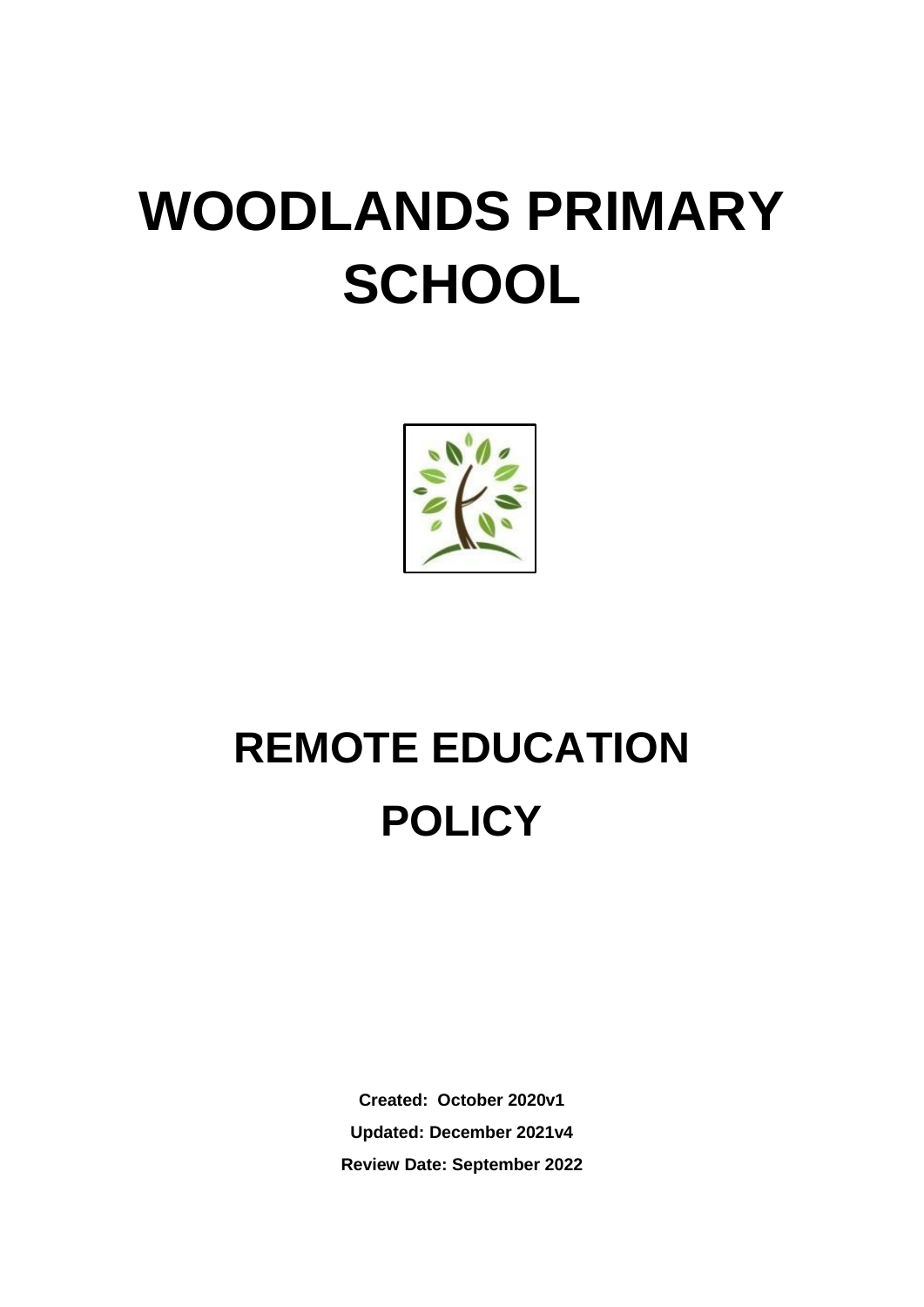# **1. SCHOOL PHILOSOPHY**

Woodlands Primary School has always strived to be creative, innovative and supportive of our parents/children in the best way possible to make learning purposeful and holistic. Our strategy for remote learning continues this. This policy is a direct result of latest government guidance set out below.

#### **In the updated (9.12.21) 'School Covid-19 Operational Guidance'**

**[https://assets.publishing.service.gov.uk/government/uploads/system/uploads/attachment\\_data/file/](https://assets.publishing.service.gov.uk/government/uploads/system/uploads/attachment_data/file/1039583/2021206_Schools_guidance_Omicron_review_-_FINAL.pdf) [1039583/2021206\\_Schools\\_guidance\\_Omicron\\_review\\_-\\_FINAL.pdf](https://assets.publishing.service.gov.uk/government/uploads/system/uploads/attachment_data/file/1039583/2021206_Schools_guidance_Omicron_review_-_FINAL.pdf) it states, that:** 

Where appropriate, you should support those who need to self-isolate because they have tested positive to work or learn from home if they are well enough to do so. Schools subject to the remote education temporary continuity direction are required to provide remote education to pupils covered by the direction where their attendance would be contrary to government guidance or legislation around COVID-19.

You should maintain your capacity to deliver high-quality remote education across this academic year, including for pupils who are abroad, and facing challenges to return due to COVID-19 travel restrictions, for the period they are abroad.

Independent Schools (not including academies) are only covered by the remote education temporary continuity direction in relation to state-funded pupils in their schools. However, they are still expected to meet the Independent School Standards in full at all times.

The remote education provided should be equivalent in length to the core teaching pupils would receive in school. You should work collaboratively with families and put in place reasonable adjustments so that pupils with special educational needs and disabilities (SEND) can successfully access remote education.

#### **2. REMOTE EDUCATION EXPECTATIONS AND DUTIES**

In the Gov.uk 'Get Help with Remote Education' (updated 13.07.21) guidance [https://get-help-with-remote](https://get-help-with-remote-education.education.gov.uk/statutory-obligations)[education.education.gov.uk/statutory-obligations](https://get-help-with-remote-education.education.gov.uk/statutory-obligations) it states that:

Attendance is mandatory for all pupils of compulsory school age. Schools subject to the [remote education](https://www.gov.uk/government/publications/remote-education-temporary-continuity-direction-explanatory-note?utm_source=remote_education)  [temporary continuity direction](https://www.gov.uk/government/publications/remote-education-temporary-continuity-direction-explanatory-note?utm_source=remote_education) are required to provide remote education to pupils covered by the direction where their attendance would be contrary to government guidance or legislation around COVID-19. This includes, for example, where such guidance means that a class, group or a small number of pupils need to self-isolate. All such pupils not physically unwell should have access to remote education as soon as reasonably practicable, which may be the next school day.

From September 2021, we continue to expect schools to provide remote education for pupils whose attendance would be contrary to government guidance or legislation around Covid-19. Schools should therefore maintain their capabilities to deliver high quality remote education for next academic year.

Where needed, the remote education provided should be equivalent in length to the core teaching pupils would receive in school and should include recorded or live direct teaching time, as well as time for pupils to complete tasks and assignments independently. As a minimum you should provide:

- Key Stage 1: 3 hours a day on average across the cohort, with less for younger children
- Key Stage 2: 4 hours a day
- Key Stages 3 and 4: 5 hours a day

Online video lessons do not necessarily need to be recorded by teaching staff at the school. High quality lessons developed by external providers can be provided in lieu of school led video content.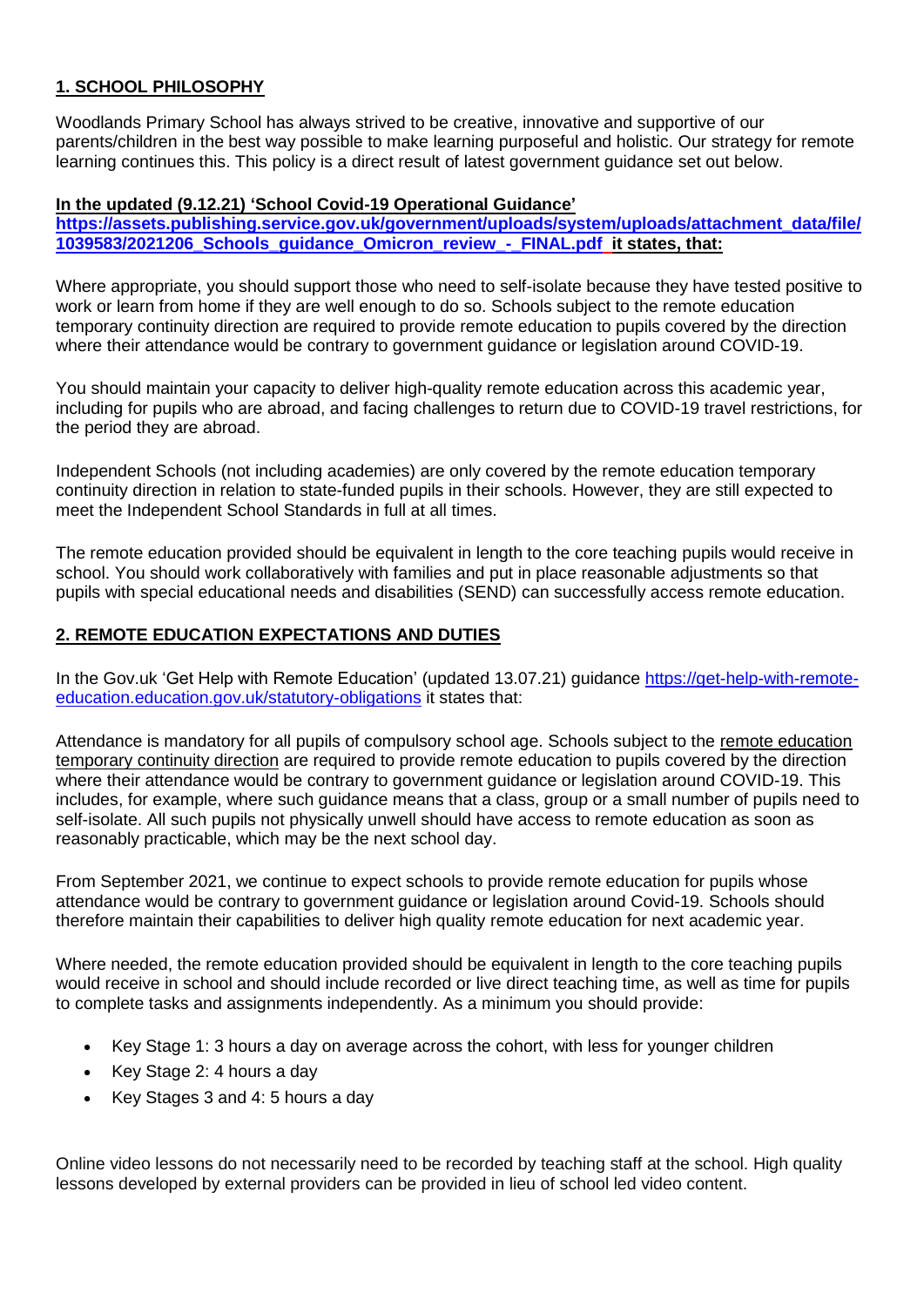In developing remote education, we expect you to:

- teach a planned and well-sequenced curriculum so that knowledge and skills are built incrementally
- have a good level of clarity about what is intended to be taught and practised in each subject so that pupils can progress through the school's curriculum
- select a digital platform for remote education provision that will be used consistently across the school in order to allow interaction, assessment and feedback and make sure staff are trained and confident in its use. If schools do not have an education platform in place, they can access free support at [get help with technology](https://get-help-with-tech.education.gov.uk/?utm_source=remote_education)
- overcome barriers to digital access for pupils by, for example:
	- $\circ$  distributing school-owned laptops accompanied by a user agreement or contract
	- o securing appropriate internet connectivity solutions
	- $\circ$  providing printed resources, such as textbooks and workbooks, to structure learning, supplemented with other forms of communication to keep pupils on track or answer questions about work
- have systems for checking, daily, whether pupils are engaging with their work, and work with families to rapidly identify effective solutions where engagement is a concern
- identify a named senior leader with overarching responsibility for the quality and delivery of remote education, including that provision meets expectations for remote education

When teaching pupils remotely we expect schools to:

- set meaningful and ambitious work each day in an appropriate range of subjects
- consider how to transfer into remote education what we already know about effective teaching in the live classroom by, for example:
	- o providing frequent, clear explanations of new content, delivered by a teacher or through high-quality curriculum resources
	- o providing opportunities for interactivity, including questioning, eliciting and reflective discussion
	- o providing scaffolded practice and opportunities to apply new knowledge
	- $\circ$  enabling pupils to receive timely and frequent feedback on how to progress, using digitallyfacilitated or whole-class feedback where appropriate
	- $\circ$  using assessment to ensure teaching is responsive to pupils' needs and addresses any critical gaps in pupils' knowledge
	- $\circ$  avoiding an over-reliance on long-term projects or internet research activities

We expect you to consider these expectations in relation to the pupils' age, stage of development or special educational needs, for example where this would place significant demands on parents' help or support.

We continue to expect schools to publish information about their remote education provision on their websites and this should be kept up to date. An optional template is available to support schools in doing this.

Younger children in Key Stage 1 or Reception often require high levels of parental involvement to support their engagement with remote education, which makes digital provision a particular challenge for this age group. We, therefore, do not expect that solely digital means will be used to teach these pupils remotely.

If pupils with special educational needs or disabilities (SEND) are not able to be in school their teachers are best placed to know how the pupil's needs can be most effectively met to ensure they continue to make progress.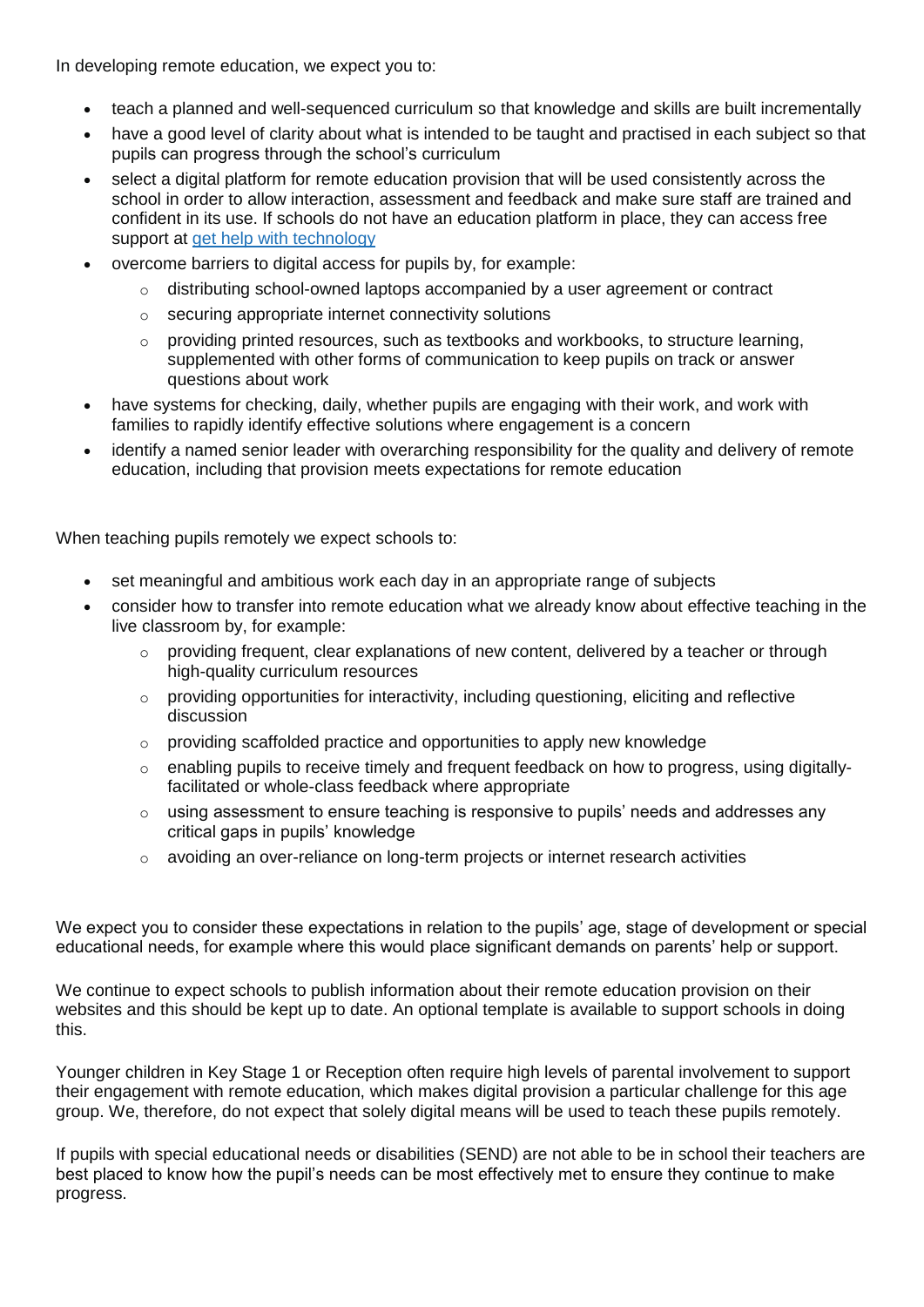We recognise that some pupils with SEND may not be able to access remote education without adult support and so expect schools to work with families to deliver an ambitious curriculum appropriate for their level of need.

The requirement for schools within the [2014 Children and Families Act](https://www.legislation.gov.uk/ukpga/2014/6/contents/enacted?utm_source=remote_education) to use their best endeavours to secure the special educational provision called for by the pupils' special educational needs remains in place.

You should work collaboratively with families and put in place reasonable adjustments so that pupils with SEND can successfully access remote education. In this situation, decisions on how provision can be delivered should be informed by relevant considerations including the types of services that the pupil can access remotely.

# **3. AIMS**

Woodlands Primary School is committed to providing a high quality experience to all of our pupils, and this will not change when we provide remote and/or a blended learning approach. The challenge is to ensure pupils are still able to access work at home due to self isolation or in the event of a partial or full school closure due to either national lockdowns or following CWaC Public Health advice and guidance. Our school's approach is to implement an online/blended learning provision that reflects the following key areas:

- Adherence to our GDPR policy
- Structure and content a quide for teachers (not contained within this document)
- Structure and content guide for parents
- Adherence to Safeguarding policy

Our aims during any kind of COVID-19 disruption are to:

1. provide an effective communication link between home and school so that pupils and parents can share information, work and ask questions when needed.

2. support all stakeholders during the pandemic and uphold our 'open-door' policy remotely, signposting resources and guidance to look after peoples' mental health and well-being.

3. provide high quality on-line blended learning using Google Classrooms (as the main portal), where pupils are set work by their class teacher planned from the National Curriculum.

4. provide alternative work for families not able to access on-line provision, or for whom access is limited (or non-existent).

5. encourage diversity whilst social distancing by offering advice and suggestions, for example daily exercise.

6. provide feedback, in a range of ways, on work completed through Google Classrooms.

- 7. ensure consistency in the approach to remote learning for all pupils (Inc. SEND) who aren't in school through use of quality Online and offline resources and teaching videos.
- 8. provide clear expectations for all members of the school community with regards to delivery of high quality interactive remote learning.
- 9. support attendance.
- 10. safeguard all parties involved (this is in addition to, but alongside the school's Safeguarding Policy).

## **4. EXPECTATIONS & CONSIDERATIONS**

This policy establishes the expectations for a remote and/or blended learning approach between a Woodlands Primary School pupil and their teacher. This may range from merely setting homework or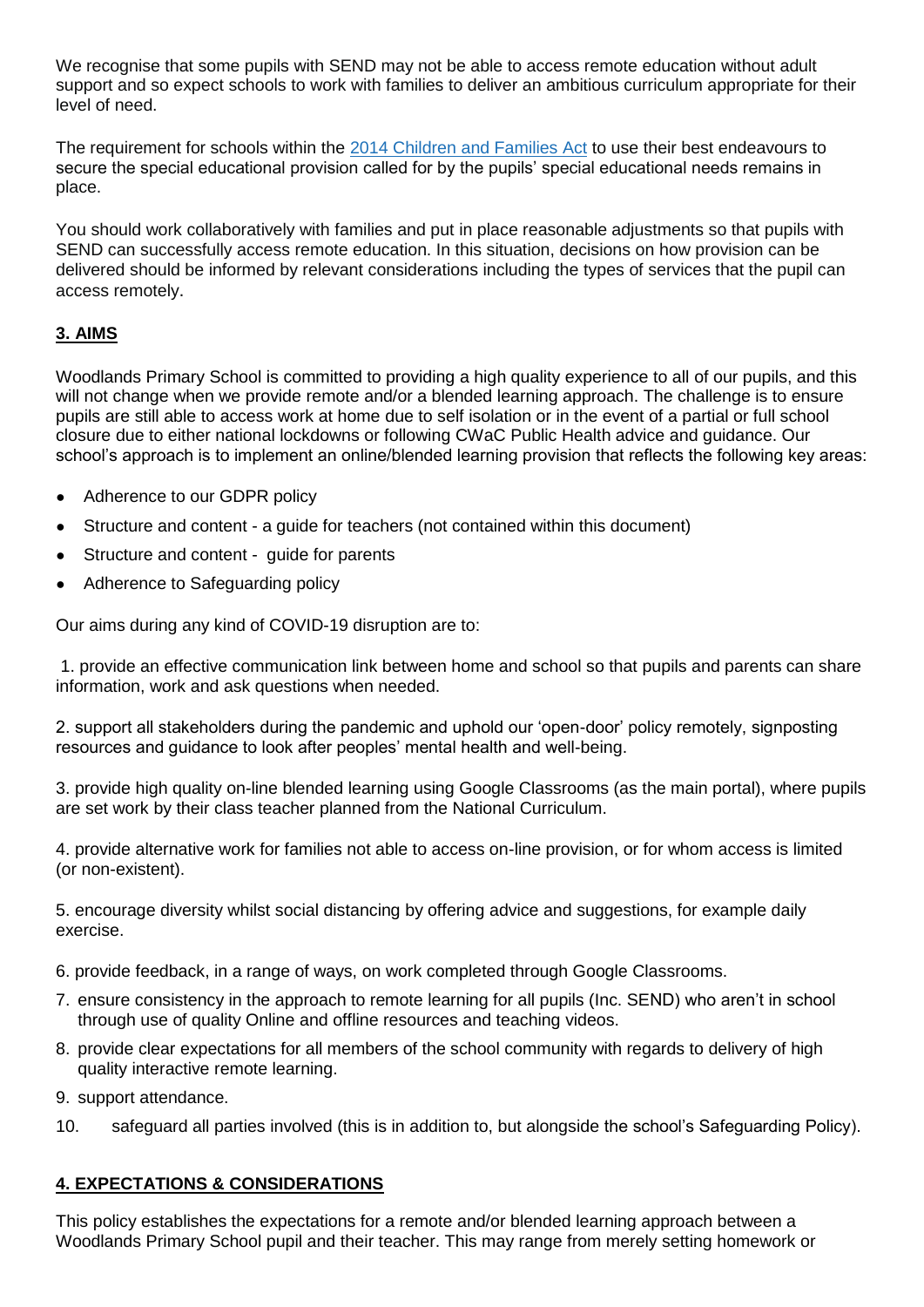providing access to online resources, through video tutorials, to interactive video conferencing (perhaps as assembly or collective celebration). The availability of our online resources, together with the age of the children is largely going to determine our combined approach.

Whilst there are no expectations for us to do so, we may decide to use audio and video for real-time online sessions, and this policy sets out clearly our considerations to help safeguard staff and children should we implement this.

We have carefully considered whether we expect our pupils to be **passive or interactive, and where each is the most appropriate** = teacher posts activities and pupil posts responses. e.g. online tutorials via Google Classrooms, setting up work on Google Classrooms, podcasts/voice tutorials,

We have carefully considered whether we expect our sessions to be i**nteractive, live or synchronous, and where each is the most appropriate** = pupil and staff connected in the same service at the same time – i.e. live video and audio.

We have carefully considered the **age of your children,** in terms of the age requirements as set out in the latest government guidance (Schools Covid-19 Operational Guidance) [https://assets.publishing.service.gov.uk/government/uploads/system/uploads/attachment\\_data/file/1039583](https://assets.publishing.service.gov.uk/government/uploads/system/uploads/attachment_data/file/1039583/2021206_Schools_guidance_Omicron_review_-_FINAL.pdf) /2021206 Schools guidance Omicron review - FINAL.pdf and of the service we are using, together with their ability to participate.

We know, from listening to the experience of others, that larger groups of children may be more challenging to manage during an interactive online class and so more passive or broadcast approaches may be more suitable for certain subjects and have therefore factored this in.

We have carefully considered the **terms of service of Google Classrooms**, together with privacy policies, and in particular checked whether there are any minimum age requirements.

We have carefully considered **Google Classroom online chat** feature, and how this can be moderated.

We have carefully considered what technology and internet connection speed will be required for everyone to participate (e.g. devices). Not all pupils will have access to technologies that will enable them to participate in online classes. We will therefore post work, and use phone calls with staff, where possible

We have carefully considered activities when planning – **online access within school has internet content filtering systems in place that are unlikely to be replicated in your home environment, so we must alert you to this**.

We have carefully considered the fact that we don't want staff and parents incurring surprising **costs**, e.g. mobile data access charges (video utilises significant amounts of data), so we must alert you to this.

We have carefully considered the **security of devices, in particular cameras and microphones.** We must alert you to this so that you can ensure you have checked the security of your camera and microphone.

We expect staff to only use school provided equipment.

Learning applies to lessons where pupils are not able to attend school and be taught face-to-face by teachers and alongside other students.

#### **5. ATTENDANCE**

It is imperative that in the same way we would ask you to contact school if your child is unable to attend, that you do the same in the event they will not be logging into online learning – please email the admin team or telephone and leave a voicemail with the reason your child will not be logging on. **We are expected to maintain attendance data and the same national rules will apply about fines.**

#### **6. GDPR**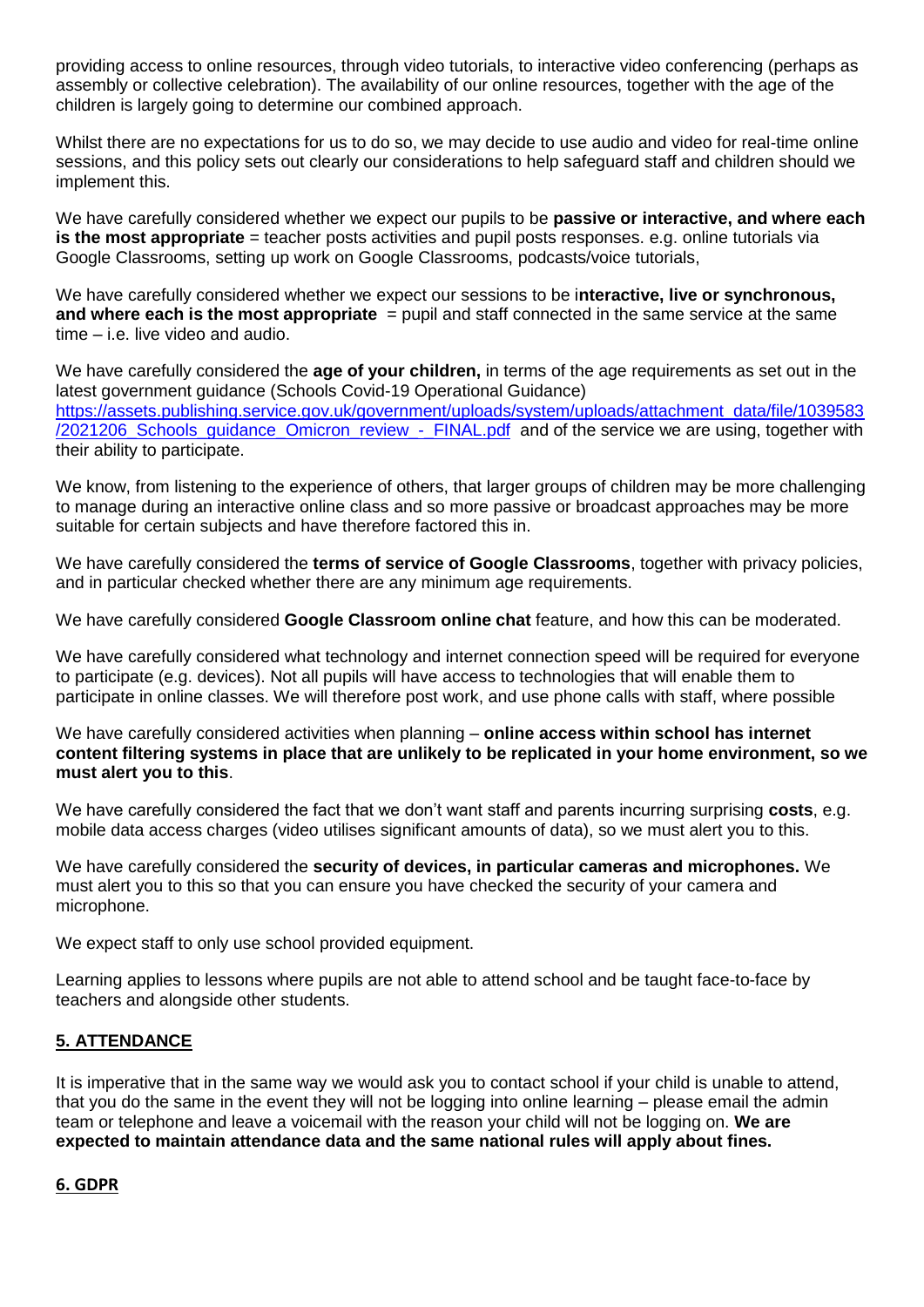Pupils will be asked not to share any personal contact information with teachers or other pupils (such as social media names or phone numbers). If there are any issues with pupils doing this, the teacher will remove the pupil from the online session and contact the parent/carer to discuss how to stay safe online.

There has been and never will be any advertising or tracking in any of the 'GSuite for Education' products including Google Classroom. Therefore children will not be subjected to advertising through the google classroom application. [NB There is a consumer version of Classroom for normal Consumer Google accounts so they may introduce advertising there, but will not in their Education domains or accounts.]

Google LLC (instead of Google Ireland Ltd) is the service provider for UK users. Therefore, Google data protection practices remain intact for UK users (under GDPR). Google in this context meets requirements of article 45 and 46 of GDPR to transfer and store data outside of the EU.

**Google Cloud services are not impacted** by any of the consumer changes. The [G Suite Data Processing](https://gsuite.google.com/terms/dpa_terms.html)  [Amendment](https://gsuite.google.com/terms/dpa_terms.html) and [GCP Data Processing and Security Terms](https://cloud.google.com/terms/data-processing-terms) haven't changed. You can read more about the privacy commitments and data protection practices for Google Cloud at [GDPR Resource Center.](https://cloud.google.com/security/gdpr/resource-center)

# **7. STRUCTURE AND CONTENT – A GUIDE FOR PARENTS**

Remote Planning of the Curriculum for pupils will be by adapting school's current engaging and challenging curriculum, but may need adjusting to make it accessible 'remotely'. Activities and lessons will be posted online to run concurrently alongside teaching in school for children to access remotely should they be isolating and are well enough to complete online learning. School acknowledges that not all work will be completed at home, as we do all need all to consider health and well-being and other family commitments, including, for example, that of a number of children in the home who may need access to devices in order to complete their work. Therefore, staff will prioritise work to ensure pupils have access to a range of work but especially basic skills.

For any child isolating, staff will encourage reading daily, via online and also hard copy text, and younger children will be persuaded to complete phonic lessons via RWI portals and the videos posted by our reading lead teacher. Where possible, we encourage pupils to work for chunks of time appropriate to age. There should be opportunities to take breaks and do other activities throughout the day that do not involve sitting at a computer screen.

Where possible, children should work in a quiet place in the house free from loud music and interruptions. When working at a screen it is best if they sit at a table if possible.

| Year<br>Group            | <b>Suggested First Morning</b><br>Task before a break | <b>Suggested Second Morning</b><br>Task after a break | Suggested<br>Afternoon Task after<br>lunch                                             |
|--------------------------|-------------------------------------------------------|-------------------------------------------------------|----------------------------------------------------------------------------------------|
| Upper<br>KS <sub>2</sub> | Literacy:                                             | Maths:                                                | Foundation:                                                                            |
| (Year                    | Reading x40 mins                                      | TT Rockstars x 20 mins                                | Access lessons on<br>Oak Academy portal                                                |
| 5/6)                     | Writing x50 mins                                      | White Rose video clip and<br>work associated 50 mins. | relevant to the topic<br>covered in                                                    |
|                          | Spelling Shed x 20 mins                               | Google Classroom quiz 30                              | Woodlands.                                                                             |
|                          |                                                       | mins.                                                 | Google Classroom<br>writing activity that<br>will have feedback<br>emailed to parents. |
|                          |                                                       |                                                       | CoJo activity online.                                                                  |

The daily structure of the lessons **may** look something like this as an example: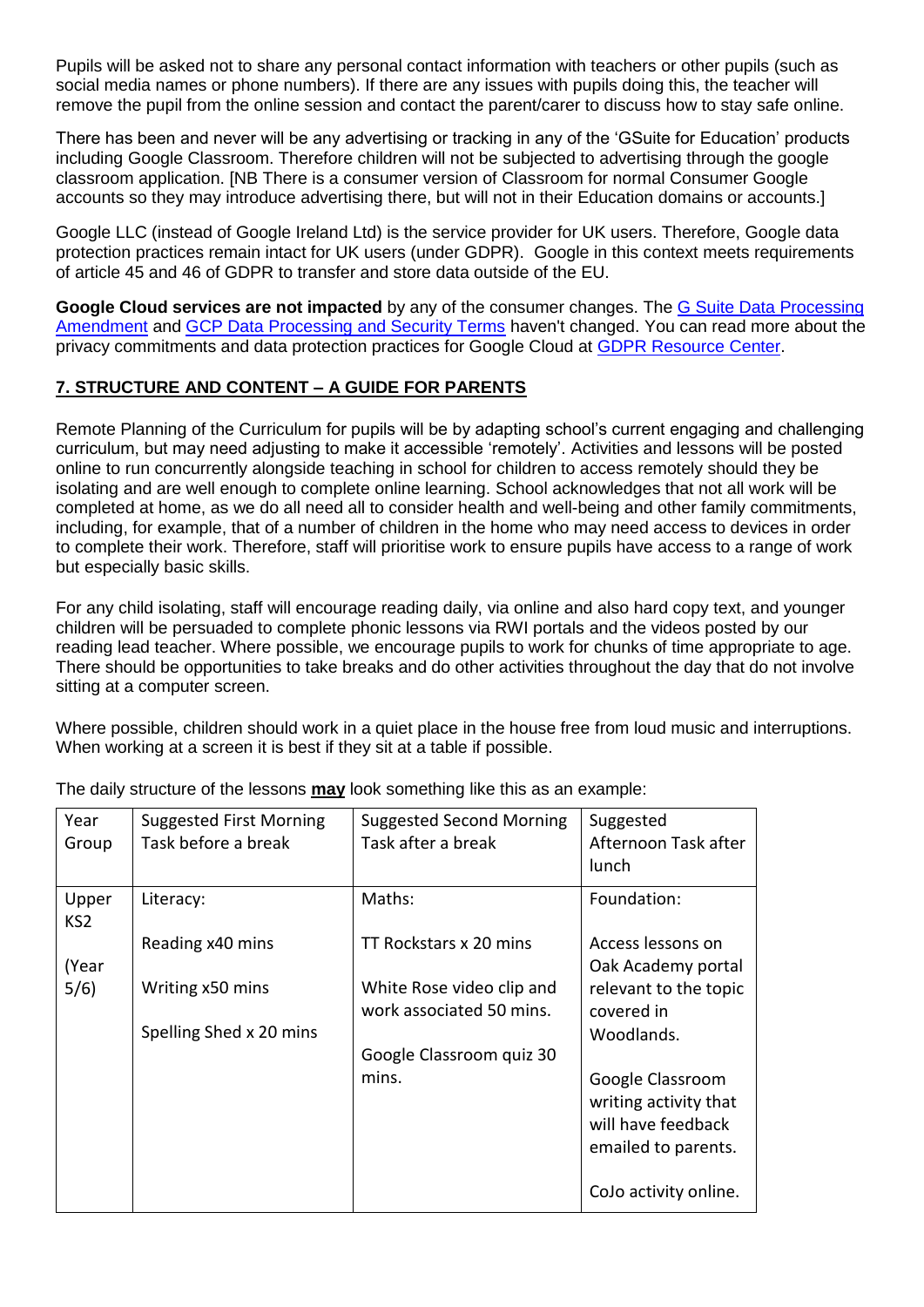|                                           |                                                                                                                                                                            |                                                                                                                                | Staff recorded 7<br>minute workout.                                                                                                                                                                                                                                   |
|-------------------------------------------|----------------------------------------------------------------------------------------------------------------------------------------------------------------------------|--------------------------------------------------------------------------------------------------------------------------------|-----------------------------------------------------------------------------------------------------------------------------------------------------------------------------------------------------------------------------------------------------------------------|
| Lower<br>KS <sub>2</sub><br>(Year<br>3/4) | Literacy:<br>Reading x30 mins<br>Writing x30 mins<br>Spelling Shed x 20 mins                                                                                               | Maths:<br>TT Rockstars x 20 mins<br>White Rose video clip and<br>work associated 40 mins.<br>Google Classroom quiz 20<br>mins. | Foundation:<br>Access lessons on<br>Oak Academy portal<br>relevant to the topic<br>covered in<br>Woodlands.<br>Google Classroom<br>writing activity that<br>will have feedback<br>emailed to parents.<br>CoJo activity online.<br>Staff recorded 7<br>minute workout. |
| KS1                                       | Literacy:                                                                                                                                                                  | Maths:                                                                                                                         | Foundation:                                                                                                                                                                                                                                                           |
| (Years<br>1 & 2)                          | Phonics x20 mins<br>Reading x20 mins<br>Writing x20 mins<br>Spelling Shed x 20 mins                                                                                        | TT Rockstars x 20 mins<br>White Rose video clip and<br>work associated 30 mins.<br>Google Classroom quiz 20<br>mins.           | YouTube video clip<br>about Topic and<br>then Google<br>Classroom writing<br>activity that will<br>have feedback<br>emailed to parents.<br>Work done may also<br>be celebrated on the<br>class Twitter page.<br>Joe Wicks PE session                                  |
| R                                         | Literacy:<br>Phonics x10 mins<br>Reading - Share favourite<br>stories<br>Writing - linked to story of<br>the week. For example<br>draw a main character<br>from the story. | Maths:<br>Practical maths challenges<br>linked to Number and/or<br>Shape, Space and<br>Measures.                               | Areas of Learning:<br>A range of practical<br>activities promoting:<br>Communication<br>and Language<br>Physical<br>development<br>Personal, Social<br>and Emotional<br>development                                                                                   |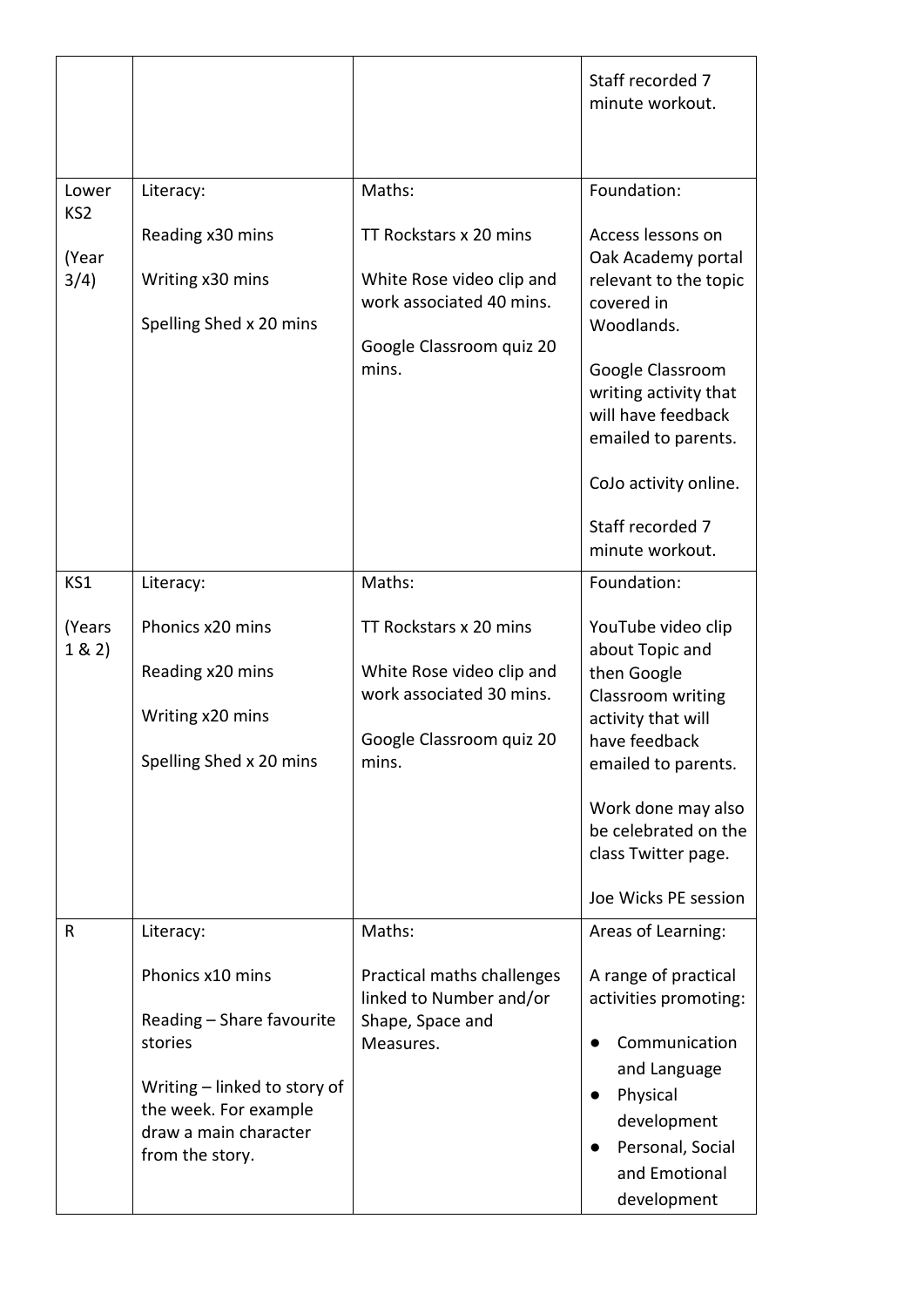|                                                                                                                                                             |                                                                                         | Understanding<br>the World<br><b>Expressive arts</b><br>and Design                                                                                                                                                                                        |
|-------------------------------------------------------------------------------------------------------------------------------------------------------------|-----------------------------------------------------------------------------------------|-----------------------------------------------------------------------------------------------------------------------------------------------------------------------------------------------------------------------------------------------------------|
| N<br>Literacy:<br>Reading - Share favourite<br>stories<br>Writing - linked to story of<br>the week. For example<br>draw a main character<br>from the story. | Maths:<br>Practical maths challenges<br>linked to Number, Shape,<br>Space and Measures. | Areas of Learning:<br>A range of practical<br>activities promoting:<br>Communication<br>and Language<br>Physical<br>development<br>Personal, Social<br>and Emotional<br>development<br>Understanding<br>the World<br><b>Expressive arts</b><br>and Design |

## **8. SAFEGUARDING**

A parent/carer or responsible adult should be within earshot of the child during online lessons/sessions. Pupils will be told that if they have any concerns before, during, or after a lesson/session they should ask the parent/carer for help. This could include for example:

- Technical issues with the computer or internet connection.
- Practical issues, such as arranging the appropriate space to do their work, not being able to read a word, or find a button on the keyboard etc.
- Other issues, such as not being comfortable with what is happening in a lesson or wanting to rewind a video clip etc.
- Allowing additional time to set up the technology.

The parent/carer should be aware that the reporting of any safeguarding concerns is the same as under general school policy.

Online safeguarding follows the same reporting process as with face-to-face lessons. Any concerns can be addressed to Woodlands' Designated Safeguarding Leads (names and contact information are as per Woodlands Safeguarding Policy – found here [http://www.woodlands.cheshire.sch.uk/serve\\_file/2617888](http://www.woodlands.cheshire.sch.uk/serve_file/2617888)

Woodlands' teachers are expected to use a register to record which pupils have attended online lessons/accessed work set in the same way as with lessons in schools. This means school can follow up any safeguarding concerns they may have, ensure that children access any and all learning they are entitled, and expected, to attend, and any queries can be addressed.

#### **9. HOW WILL LESSONS BE TAUGHT OR PROVISION BE MADE?**

For us at Woodlands, lessons and teaching may or may not involve live typed chat, live video discussions, recorded 'voice over' power points, the use of video clips from YouTube, the use of media from other company websites that we already use (Read Write Inc, White Rose, Literacy Co., CoJos etc.), links to the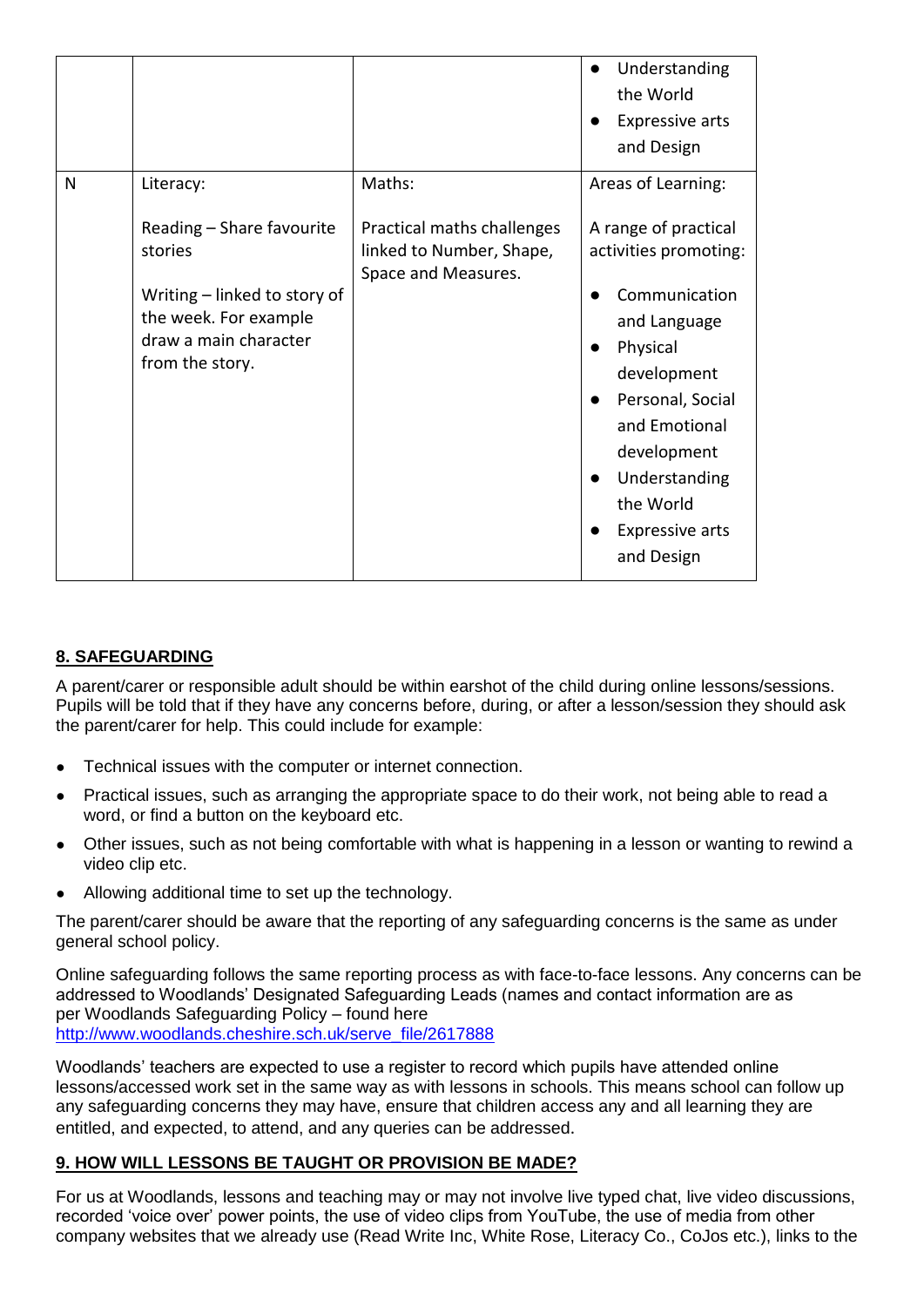websites the Government recommend such as Oak Academy. Where appropriate, work will be submitted through google classroom, although it may also (depending on the task) be photographed and emailed in or Tweeted etc.

If children are well enough, they can access their online learning on Google classroom from the day that they are first absent.

#### **10.REMOTE LEARNING IN THE EVENT OF YEAR GROUP SEGREGATION/CLOSURE OR local/NATIONAL LOCKDOWN**

In the event of an entire class/year group segregating and then having to isolate at home, or if a local/national lockdown is enforced, school will still be open in some capacity for critical worker's children and vulnerable children.

In the first instance, therefore, the preference is that lessons will be created or taught, if appropriate, from school. Equally, lesson preparation and delivery may take place in an informal home environment, however, it is important that both teachers and pupils follow the same behaviour as they would in a school environment. This will help minimise any safeguarding risks, and thus advice to staff, parents and pupils includes:

- Having a parent or carer within earshot of the pupil taking part in the online session.
- Appropriate dress (e.g. not wearing pyjamas). Both staff and students should wear clothing that would normally be worn in public.
- Following the teacher's instructions.
- Asking the teacher before leaving the session (e.g. to go to the loo).
- Not taking phone calls, messaging others, or using devices that aren't requested by the teacher for learning.
- Not having other browsers or apps open during the online lesson to reduce the risk of inappropriate content being displayed.
- Taking great care to minimise inappropriate language [NB given the specific needs of some of our children, this cannot be 100% guaranteed from other pupils].

The location in which both pupils and teachers take part in the online sessions should be in an appropriate room (not in a bedroom for example), and within earshot of a parent or carer. This will ensure the student can raise any concerns, whether practical or related to safeguarding.

Whilst space in houses may be limited, and may be shared with others, we request that parents try to make sure that whatever space is available to use is neutral, safe, conducive to learning, doesn't reveal any personal information, and doesn't present a safeguarding risk.

If a session involves a live 'face to face, for example in Google Teams, in order to prevent inappropriate content being shown to others via the webcam, the background shown should ideally be neutral, and not create a risk of offensive or age-inappropriate content being displayed. For example, there shouldn't be a TV or screen switched on, or posters that may cause offence.

Teachers have received sufficient training to be able to lead by example and be aware of making the background visible in their online teaching both professional and neutral. Teaching space will reveal minimal details about the teacher's personal life. Care will be taken to remove anything that would not be appropriate in a face-to-face session, for example, personal items, laundry drying, or anything that may distract students.

Teachers should check with the student at the start of the session if they feel comfortable in the environment and that they can stop at any time.

Having the support of a parent/carer in setting up the lesson is often needed, particularly for younger children. And being within earshot is important for safety as well as for practical help. Parents are expected to be present at the start and finish of lessons wherever possible.

The level of involvement of the adult during the lesson will depend on the age of the pupil. Younger children may need a person in the room to help keep them focused and safe, particularly if it's a new activity. But too much parental involvement can also be distracting or cause shyness with older students. In general, it